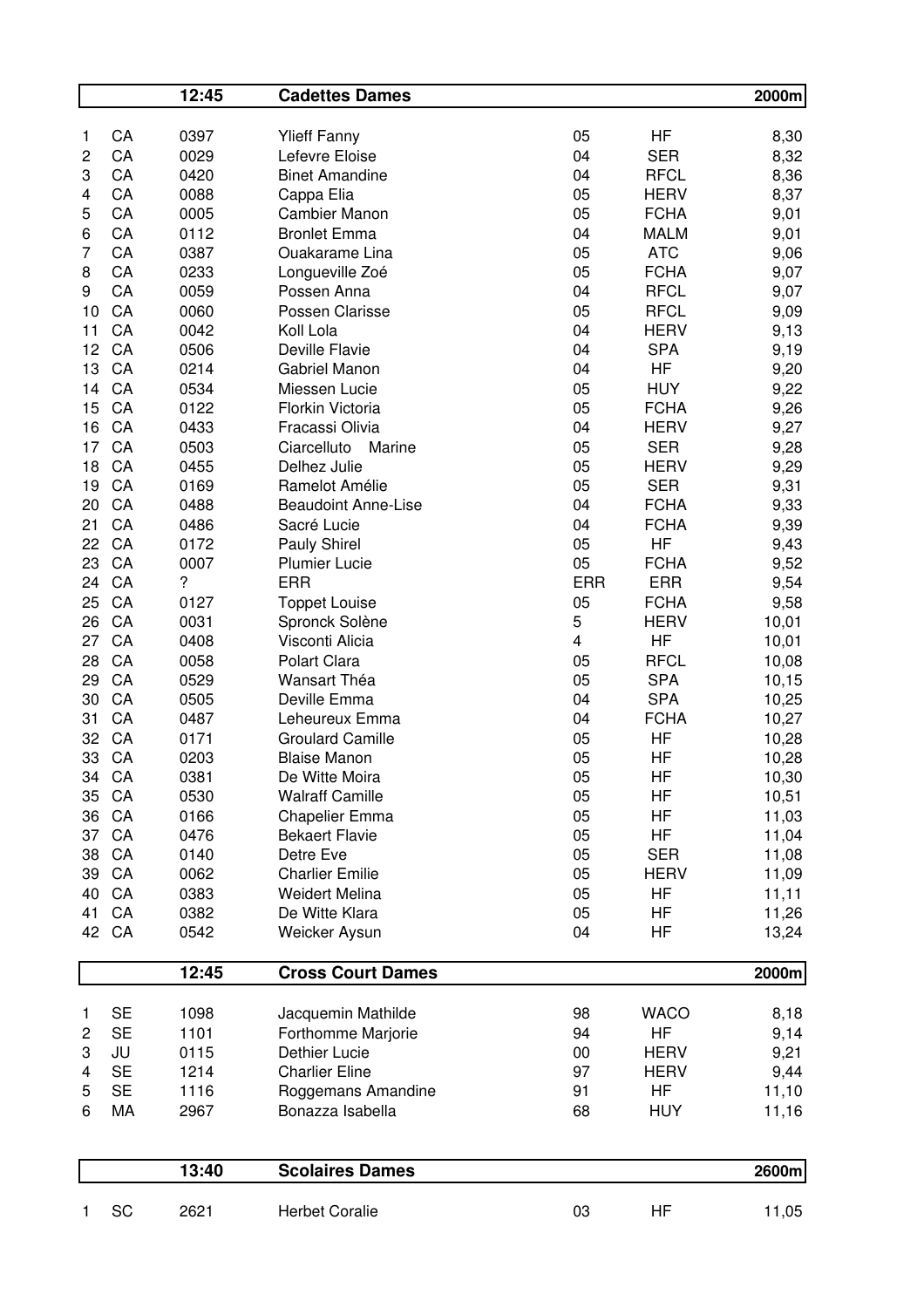| $\overline{c}$ | SC        | 2626  | Rouxhet Justine               | 03           | <b>SER</b>   | 11,08 |
|----------------|-----------|-------|-------------------------------|--------------|--------------|-------|
| 3              | SC        | 2622  | <b>Boldo Sophie</b>           | 02           | <b>HF</b>    | 11,14 |
| 4              | SC        | 2715  | <b>Beckers Anaïs</b>          | 03           | <b>HERV</b>  | 12,08 |
| 5              | SC        | 2652  | Simon Olivia                  | 03           | HF           | 12,13 |
| 6              | <b>SC</b> | 2507  | <b>Willems Florence</b>       | 03           | <b>HERV</b>  | 13,00 |
| 7              | <b>SC</b> | 2581  | Didy Zoe                      | 02           | <b>MALM</b>  | 13,03 |
| 8              | SC        | 2539  | <b>Willemsens Emma</b>        | 02           | <b>HERV</b>  | 13,17 |
| 9              | SC        | 2613  | <b>Bienfait Marie-Lou</b>     | 03           | <b>SPA</b>   | 13,21 |
| 10             | SC        | 2632  | Maritano Alicia               | 02           | <b>HF</b>    | 13,28 |
| 11             | SC        | 2615  | Monfort Olivia                | 03           | <b>SPA</b>   | 13,51 |
|                |           | 13:40 | <b>Juniores Dames</b>         |              |              | 3700m |
| 1              | JU        | 0114  | <b>Welsch Milly</b>           | 00           | <b>SER</b>   | 15,49 |
| 2              | JU        | 0540  | Mebis Lina                    | $\mathbf{1}$ | <b>ATTLA</b> | 16,54 |
| 3              | JU        | 0053  | Rompen Margaux                | 00           | <b>HF</b>    | 17,15 |
| 4              | JU        | 0008  | <b>Buis Élea</b>              | 01           | <b>FCHA</b>  | 17,2  |
|                |           | 13:40 | <b>Séniores Dames</b>         |              |              | 3700m |
| 1              | <b>SE</b> | 1282  | <b>Balancier Sarah</b>        | 84           | <b>HERV</b>  | 14,35 |
| 2              | <b>SE</b> | 1009  | De Cock Florence              | 92           | <b>WACO</b>  | 12,12 |
| 3              | <b>SE</b> | 1014  | Stordeur Mélanie              | 92           | <b>FCHA</b>  | 15,26 |
| 4              | <b>SE</b> | 1215  | Vieilvoye Charlotte           | 96           | <b>HF</b>    | 15,54 |
| 5              | <b>SE</b> | 1090  | Scheppers Lea                 | 95           | HF           | 15,59 |
| 6              | <b>SE</b> | 1188  | Herbiet Chloé                 | 98           | <b>WACO</b>  | 16,01 |
| 7              | <b>SE</b> | 1013  | <b>Classe Amandine</b>        | 95           | <b>FCHA</b>  | 16,13 |
| 8              | <b>SE</b> | 1091  | Pohl Clarisse                 | 97           | <b>HF</b>    | 16,17 |
| 9              | <b>SE</b> | 1092  | <b>Mostert Pauline</b>        | 97           | HF           | 16,19 |
| 10             | <b>SE</b> | 1093  | Tsagkas Cassandra             | 98           | HF           | 16,47 |
| 11             | <b>SE</b> | 1117  | Van Lancker Jordana           | 92           | HF           | 17,37 |
|                |           | 13:40 | <b>Masters Dames</b>          |              |              | 3700m |
| 1              | МA        | 2739  | Menten Renée                  | 78           | WACO         | 16,34 |
| $\overline{c}$ | MA        | 2859  | Dressen Laurence              | 75           | <b>FAC</b>   | 17,07 |
| 3              | MA        | 3008  | <b>Troisfontaine Delphine</b> | 78           | HF           | 17,53 |
| 4              | MA        | 3026  | <b>Belliere Sylvie</b>        | 74           | <b>FCHA</b>  | 18,02 |
| 5              | MA        | 2708  | Franssen Georgette            | 60           | <b>LAC</b>   | 19,47 |
|                |           | 14:10 | <b>Benjamines Dames 2011</b>  |              |              | 600m  |
| 1              | BE        | 0150  | Demaret Alexia                | 11           | <b>FCHA</b>  | 2,40  |
| 2              | <b>BE</b> | 9964  | Pechom Daria                  | 11           | CAPA         | 2,43  |
| 3              | BE        | 0317  | HUYNH May-Linh                | 11           | <b>WACO</b>  | 2,43  |
| 4              | <b>BE</b> | 9950  | Wala Alescia                  | 11           | FCA SPA      | 2,43  |
| 5              | <b>BE</b> | 0383  | Dejon Perrine                 | 11           | <b>ATC</b>   | 2,50  |
| 6              | <b>BE</b> | 0044  | Fraikin Ambre                 | 11           | <b>WACO</b>  | 2,55  |
| 7              | <b>BE</b> | 0039  | Nicolai Noélie                | 11           | <b>HERV</b>  | 2,58  |
| 8              | <b>BE</b> | 0156  | <b>Richardy Emma</b>          | 11           | <b>SPA</b>   | 3,03  |
| 9              | <b>BE</b> | 0499  | <b>ROPPE Charlotte</b>        | 11           | <b>WACO</b>  | 3,03  |
| 10             | <b>BE</b> | 0372  | D'Affnay Anaïs                | 11           | <b>HERV</b>  | 3,04  |
| 11             | <b>BE</b> | 0112  | <b>GREGOIRE ELISE</b>         | 11           | <b>MALM</b>  | 3,11  |
| 12             | <b>BE</b> | 0305  | Piela Elyse                   | 11           | HF           | 3,16  |
| 13             | <b>BE</b> | 0440  | <b>Gaspard Marion</b>         | 11           | HF           | 3,17  |
| 14             | <b>BE</b> | 0183  | Radouani Sofia                | 11           | HF           | 3,18  |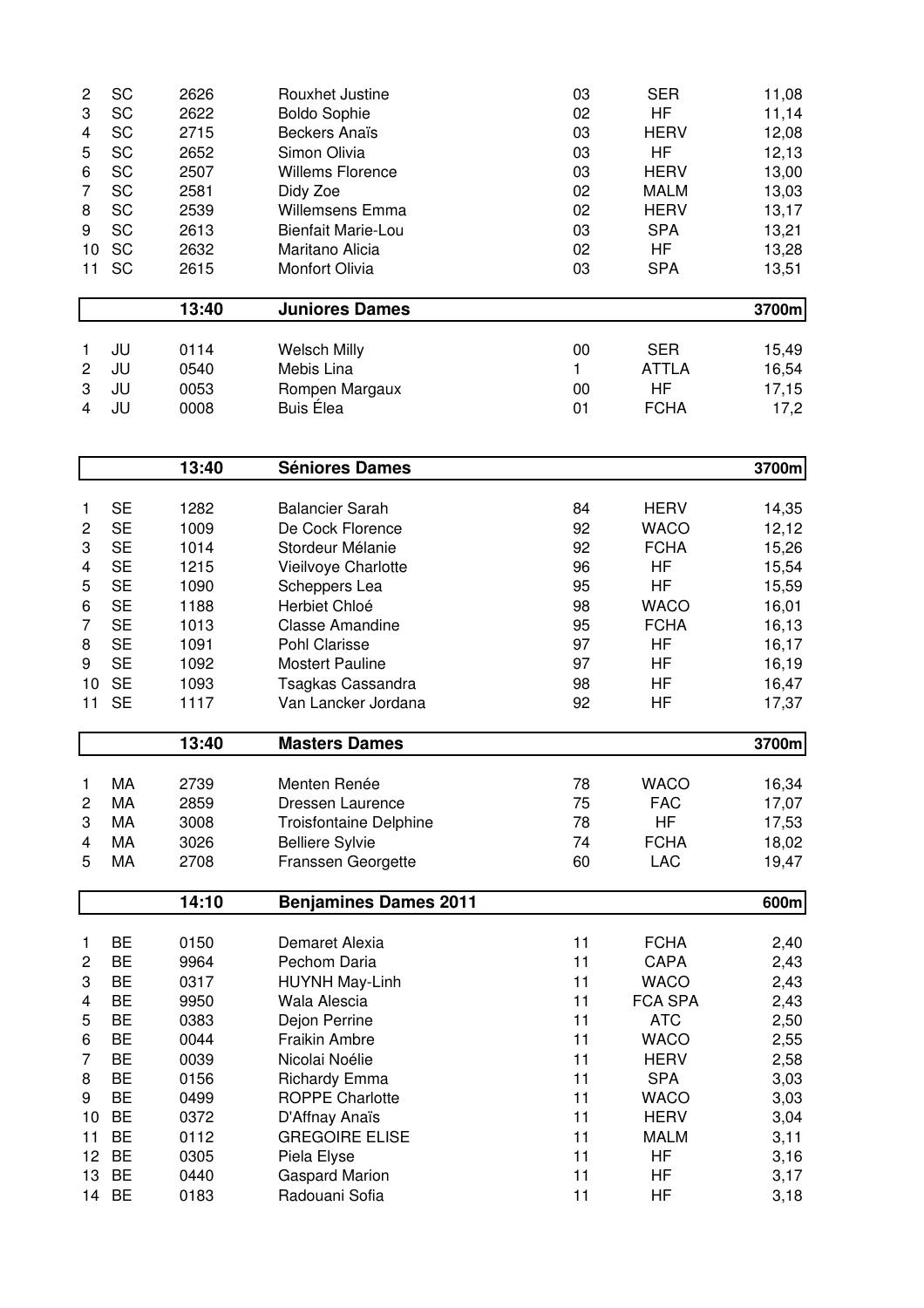|    | 15 BE     | 0474 | <b>GASIA Maéline</b>     | 11 | <b>WACO</b> | 3,21 |
|----|-----------|------|--------------------------|----|-------------|------|
|    | 16 BE     | 0398 | Simon Chloé              | 11 | LACE        | 3,25 |
| 17 | <b>BE</b> | 0290 | Nurkowski June           | 11 | <b>FCHA</b> | 3,29 |
|    | 18 BE     | 0397 | Gaspard Lucie            | 11 | HF          | 3,31 |
|    | 19 BE     | 0296 | <b>Wathlet Charlotte</b> | 11 | <b>HERV</b> | 3,45 |
|    | 20 BE     | 0203 | Paques Elise             | 11 | HF          | 4.17 |

|                |           | 14:15 | <b>Benjamines Dames 2010</b> |    |             | 600m |
|----------------|-----------|-------|------------------------------|----|-------------|------|
|                |           |       |                              |    |             |      |
| 1              | <b>BE</b> | 9958  | Nasdy Samia                  | 10 | <b>RFCL</b> | 2,26 |
| $\overline{2}$ | <b>BE</b> | 0465  | Kitoko Kimya Zawiya          | 10 | HF          | 2,27 |
| 3              | BE        | 0166  | Piette Maé                   | 10 | HF          | 2,32 |
| 4              | <b>BE</b> | 0004  | Willems Zoé                  | 10 | LACE        | 2,35 |
| 5              | <b>BE</b> | 9962  | Stoffels Zoé                 | 10 | HF          | 2,36 |
| 6              | <b>BE</b> | 0342  | Kempinaire Flavie            | 10 | <b>FCHA</b> | 2,41 |
| 7              | <b>BE</b> | 0110  | Dethier Emma                 | 10 | <b>MALM</b> | 2,42 |
| 8              | <b>BE</b> | 9959  | <b>Tuccitto Elisa</b>        | 10 | <b>FAC</b>  | 2,45 |
| 9              | <b>BE</b> | 0037  | Snoeck Margot                | 10 | <b>HERV</b> | 2,48 |
| 10             | <b>BE</b> | 0052  | <b>KOLL Manon</b>            | 10 | <b>HERV</b> | 2,52 |
| 11             | <b>BE</b> | 0122  | Voos Anaïs                   | 10 | <b>FCHA</b> | 2,56 |
| 12             | <b>BE</b> | 0121  | Collignon Lucie              | 10 | <b>FCHA</b> | 3,00 |
| 13             | BE        | 0304  | <b>Forthomme Eline</b>       | 10 | HF          | 3,02 |
| 14             | BE        | 0503  | Miessen Inès                 | 10 | <b>HUY</b>  | 3,04 |
| 15             | BE        | 9957  | <b>Boudron Charlotte</b>     | 10 |             | 3,10 |
| 16             | BE        | 3590  | Lagdim Lila                  | 10 | Waco        | 3,11 |
| 17             | <b>BE</b> | 0128  | Dockier Manon                | 10 | <b>RFCL</b> | 3,18 |

|                |    | 14:30 | <b>Pupilles Dames 2009</b> |    |             | 1000m |
|----------------|----|-------|----------------------------|----|-------------|-------|
|                |    |       |                            |    |             |       |
| 1              | PU | 3474  | <b>Chauveheid Violette</b> | 09 | <b>ATC</b>  | 4,12  |
| $\overline{c}$ | PU | 3540  | Lesenfants Lena            | 09 | <b>SPA</b>  | 4,17  |
| 3              | PU | 3543  | Wintquin Maya              | 09 | <b>SPA</b>  | 4,21  |
| 4              | PU | 3542  | Nicolet Margot             | 09 | <b>SPA</b>  | 4,37  |
| 5              | PU | 3480  | Cristofoli Caroline        | 09 | <b>FCHA</b> | 4,39  |
| 6              | PU | 3849  | <b>Ficher Violette</b>     | 09 | <b>HERV</b> | 4,42  |
| 7              | PU | 3491  | Dikranian Zoe              | 09 | <b>WACO</b> | 4,44  |
| 8              | PU | 3349  | Nicolaï Flavie             | 09 | <b>HERV</b> | 4,45  |
| 9              | PU | 3621  | Schillewaert Lilly         | 09 | HF          | 4,45  |
| 10             | PU | 3553  | <b>Bartholome Aude</b>     | 09 | HF          | 4,50  |
| 11             | PU | 3901  | <b>GASIA Noémie</b>        | 09 | <b>WACO</b> | 4,53  |
| 12             | PU | 3757  | <b>Parmentier Estelle</b>  | 09 | <b>HF</b>   | 4,54  |
| 13             | PU | 3796  | Goffinet Lison             | 09 | <b>MALM</b> | 4,55  |
| 14             | PU | 3397  | <b>Thys Camille</b>        | 09 | <b>HERV</b> | 4,59  |
| 15             | PU | 3347  | Warowny Lou                | 09 | <b>HERV</b> | 5,00  |
| 16             | PU | 9970  | De Cock Rose               | 09 | Waco        | 5,01  |
| 17             | PU | 3639  | Lejeune Clara              | 09 | <b>HF</b>   | 5,07  |
| 18             | PU | 3967  | DE COCK Clémence           | 09 | <b>WACO</b> | 5,08  |
| 19             | PU | 3638  | Gabriel Justine            | 09 | <b>HF</b>   | 5,09  |
| 20             | PU | 3392  | Vansteen Maelys            | 09 | <b>RFCL</b> | 5,10  |
| 21             | PU | 3516  | Sidaoui Sadjo Sheryl       | 09 | <b>SER</b>  | 5,11  |
| 22             | PU | 3569  | Vanhaelen Elisa            | 09 | <b>WACO</b> | 5,13  |
| 23             | PU | 3591  | <b>LIBENS Romane</b>       | 09 | <b>WACO</b> | 5,15  |
| 24             | PU | 3925  | Neumann Élise              | 09 | <b>LACE</b> | 5,16  |
| 25             | PU | 3467  | Mathieu Zazie              | 09 | <b>MALM</b> | 5,20  |
| 26             | PU | 3809  | Delvenne Valentine         | 09 | <b>WACO</b> | 5,21  |
| 27             | PU | 9965  | <b>Gaspard Juliette</b>    | 09 | <b>WACO</b> | 5,23  |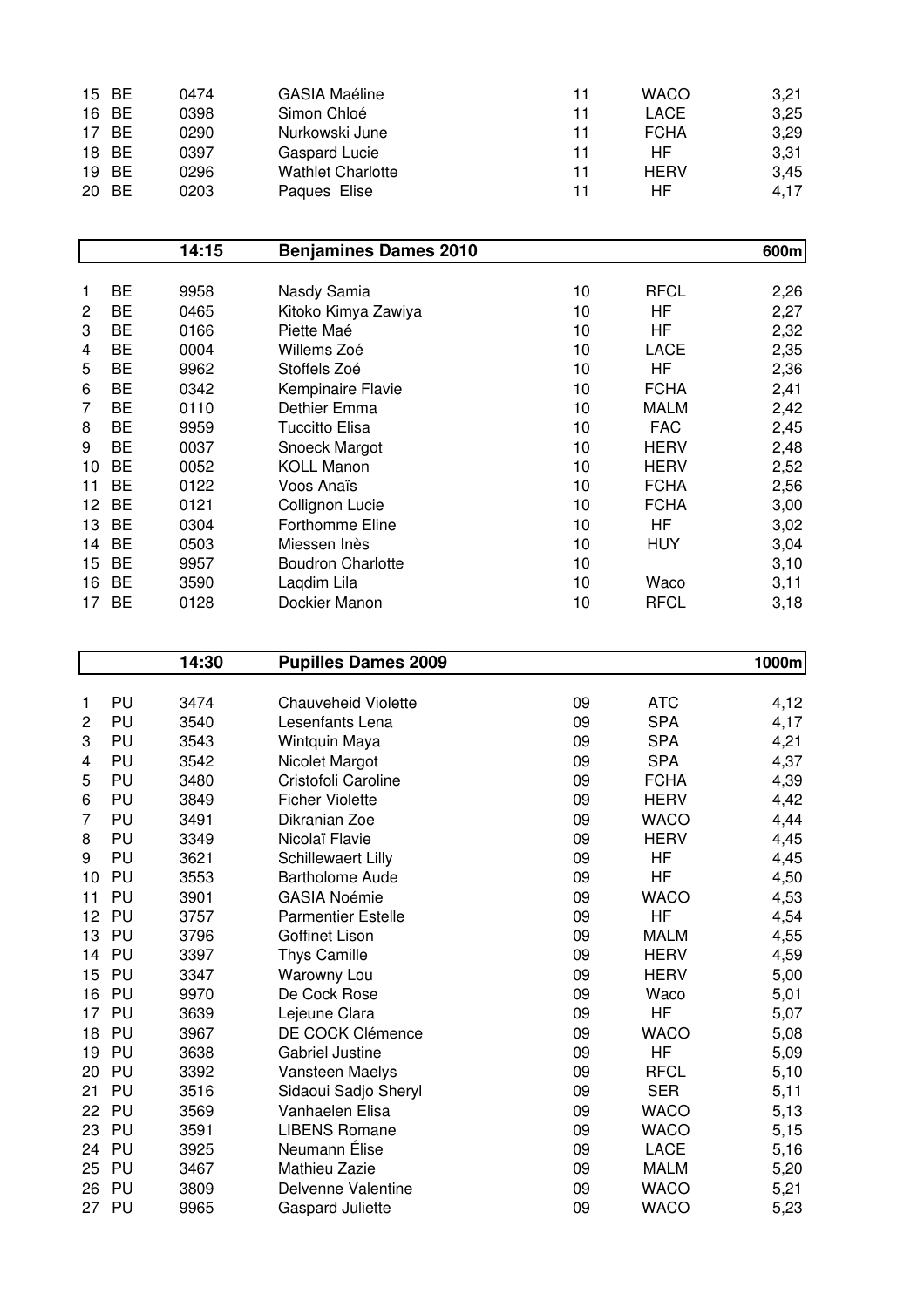| 28 | PU    | 3982  | Lejoly Nelli               | 09 | LACE           | 5,24   |
|----|-------|-------|----------------------------|----|----------------|--------|
| 29 | PU    | 3341  | <b>Charlier Madeleine</b>  | 09 | <b>SER</b>     | 5,28   |
| 30 | PU    | 3468  | Mathieu Julia              | 09 | <b>MALM</b>    | 5,33   |
| 31 | PU    | 3871  | <b>Hesse Nora</b>          | 09 | HF             | 5,34   |
| 32 | PU    | 3910  | Gaspard célia              | 09 | HF             | 5,36   |
| 33 | PU    | 9951  | Wala Kamila                | 09 | <b>RCA SPA</b> | 5,37   |
| 34 | PU    | 3563  | Maritano Coraline          | 09 | <b>HF</b>      | 5,39   |
| 35 | PU    | 3777  | Havelange Marion           | 09 | <b>SPA</b>     | 5,42   |
|    |       | 14:36 | <b>Pupilles Dames 2008</b> |    |                | 1000m  |
|    |       |       |                            |    |                |        |
| 1  | PU    | 3738  | Lacroix Anouchka           | 08 | <b>WACO</b>    | 4,14   |
| 2  | PU    | 3353  | <b>Fraikin Erin</b>        | 08 | <b>WACO</b>    | 4,16   |
| 3  | PU    | 3482  | Voos Nour                  | 08 | <b>FCHA</b>    | 4,29   |
| 4  | PU    | 3584  | Geboes Victoria            | 08 | <b>RFCL</b>    | 4,35   |
| 5  | PU    | 9952  | Schrynen Gaelle            | 08 | <b>FCHA</b>    | 4,38   |
| 6  | PU    | 3667  | Dubuisson Delphine         | 08 | <b>FCHA</b>    | 4,40   |
| 7  | PU    | 3776  | Gregoire Enora             | 08 | <b>SPA</b>     | 4,42   |
| 8  | PU    | 3304  | Hamers Capucine            | 08 | <b>HERV</b>    | 4,43   |
| 9  | PU    | 3311  | Asa Melis                  | 08 | <b>HERV</b>    | 4,46   |
| 10 | PU    | 3872  | <b>Straet Elisabeth</b>    | 08 | HF             | 4,46   |
| 11 | PU    | 3303  | Duru Sasha                 | 08 | <b>HERV</b>    | 4,47   |
| 12 | PU    | 3775  | <b>Gregoire Marion</b>     | 08 | <b>SPA</b>     | 4,49   |
| 13 | PU    | 3393  | Weber julie                | 08 | <b>RFCL</b>    | 4,49   |
| 14 | PU    | 9963  | Gendebien Capiucine        | 08 | <b>RCA SPA</b> | 4,50   |
| 15 | PU    | 3778  | Lemaire Eloise             | 08 | <b>SPA</b>     | 4,51   |
| 16 | PU    | 3883  | Garsoux Eden               | 08 | <b>SPA</b>     | 4,52   |
| 17 | PU    | 3539  | <b>Evrard Lucie</b>        | 08 | <b>SPA</b>     | 4,53   |
| 18 | PU    | 3317  | Habsch Floriane            | 08 | <b>HERV</b>    | 4,54   |
| 19 | PU    | 3848  | D'Affnay Julia             | 08 | <b>HERV</b>    | 4,55   |
| 20 | PU    | 3537  | <b>Bouchoms Eleonore</b>   | 08 | <b>SPA</b>     | 4,56   |
| 21 | PU    | 3990  | Kinet Sarah                | 08 | <b>HUY</b>     | 4,57   |
| 22 | PU    | 3320  | <b>Beckers Olivia</b>      | 08 | <b>HERV</b>    | 5,00   |
| 23 | PU    | 9966  | Winkin Manon               | 08 | HF             | 5,12   |
| 24 | PU    | 3753  | Mosbeux Emma               | 08 | HF             | 5,13   |
| 25 | PU    | 3751  | Piasta Julia               | 08 | HF             | 5,14   |
|    | 26 PU | 3986  | Blanjean Nouna             | 08 | <b>SPA</b>     | 5,15   |
|    | 27 PU | 3334  | Van De Wouwer Elsa         | 08 | <b>SER</b>     | 5,18   |
| 28 | PU    | 3605  | <b>Chevalier Sybille</b>   | 08 | <b>WACO</b>    | 5,42   |
| 29 | PU    | 3305  | RENARD Clémence            | 08 | <b>WACO</b>    | 5,44   |
|    | 30 PU | 9967  | Depierreux lucile          | 08 | HF             | 5,55   |
| 31 | PU    | 9954  | Urbano Celia               | 08 | <b>RCA SPA</b> | 6,10   |
|    |       |       |                            |    |                |        |
|    |       | 14:54 | <b>Minimes Dames 2007</b>  |    |                | 1200ml |

|              |    | .    | IIIIIIIIIIUU DUIIIUU LUVI |    |             | .    |
|--------------|----|------|---------------------------|----|-------------|------|
|              |    |      |                           |    |             |      |
| $\mathbf{1}$ | MI | 7490 | De Cock Hélène            | 07 | <b>WACO</b> | 5,03 |
| $\mathbf{2}$ | MI | 7193 | Lemaire Céleste           | 07 | ΗF          | 5,04 |
| 3            | MI | 7497 | <b>Bekaert Camille</b>    | 07 | ΗF          | 5,06 |
| 4            | MI | 7190 | <b>Klippert Claire</b>    | 07 | <b>RFCL</b> | 5,11 |
| 5            | MI | 7184 | Vanoosthuyze Elyne        | 07 | ΗF          | 5,16 |
| 6            | MI | 7498 | Royaux Zoé                | 07 | ΗF          | 5,20 |
| 7            | MI | 9968 | Fichant Emma              | 07 | <b>WACO</b> | 5,21 |
| 8            | MI | 6959 | <b>Brandt Emmy</b>        | 07 | <b>HERV</b> | 5,27 |
| 9            | MI | 6989 | <b>Charlier Julie</b>     | 07 | <b>HERV</b> | 5,28 |
| 10           | MI | 7396 | <b>Billen Agathe</b>      | 07 | <b>WACO</b> | 5,30 |
| 11           | MI | 7469 | Thomsin Léa               | 07 | <b>HERV</b> | 5,33 |
| 12           | MI | 9973 | Bottin Clémentine         | 07 | Waco        | 5,34 |
|              |    |      |                           |    |             |      |